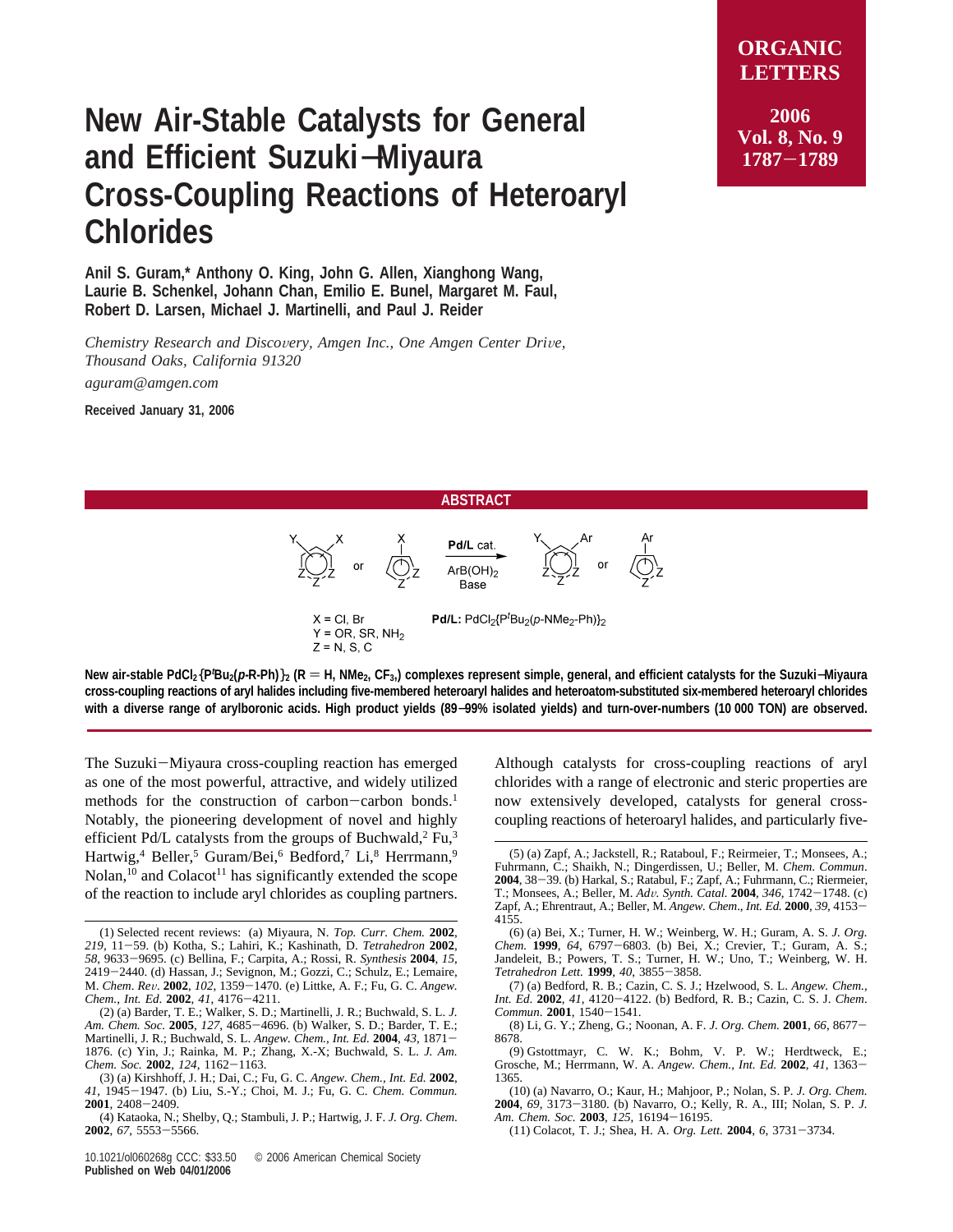membered heteroaryl halides and six-membered heteroaryl chlorides bearing heteroatom substituents (such as  $-SR$ ,  $-NH_2$ , and  $-OR$ ), remain underdeveloped.<sup>12-14</sup>

The Suzuki-Miyaura cross-coupling reaction of heteroaryl chlorides with heteroatom substituents is of interest to the pharmaceutical industry for the preparation of biologically active compounds. Historically, however, these substrates have been found to be problematic coupling partners. The ineffectiveness of these substrates has been attributed to the potential binding nature of such substrates to the metal center resulting in the formation of inactive (substrate)<sub>n</sub>-metal complexes.<sup>14</sup> Recently, the groups of Bryce<sup>13</sup> and Itoh<sup>14</sup> have reported the Suzuki-Miyaura cross-coupling reactions of heteroaryl chlorides bearing a primary amine group using PdCl<sub>2</sub>(PPh<sub>3</sub>)<sub>2</sub> and Pd(OAc)<sub>2</sub>/D<sup>*I*</sup>BPF catalysts, respectively, although high catalyst loadings of 5 mol % were typically required. The electron-rich bidentate D*<sup>t</sup>* BPF ligand-based Pd/L catalyst was found to be more general and effective compared to the monodentate PPh<sub>3</sub>, 'Bu<sub>3</sub>P, and biphenyl- $PR_2$  ( $R = Cy$ ,  $'B$ u) ligand-based Pd/L catalysts purportedly<br>because of the shility of the chelating D'BPE ligand to inhibit because of the ability of the chelating D*<sup>t</sup>* BPF ligand to inhibit the formation of inactive (substrate)<sub>n</sub>-metal complexes.<sup>14</sup> However, the Buchwald group has recently reported a successful example of a Pd/L-catalyzed Suzuki-Miyaura cross-coupling reaction of a NH2-substituted chloropyridine with pyridin-3-ylboronic acid using a monodentate sulfonated S-PHOS ligand.<sup>15</sup>

As part of our efforts to develop efficient processes to biologically active compounds, we were interested in the Suzuki-Miyaura cross-coupling reactions of heteroaryl halides. The state-of-the-art Pd/L catalysts including Pd/ D*t* BPF under typical conditions were found to be practically unattractive for the synthesis of specific targets of interest. Therefore, we initiated a study for the development of new and improved catalysts for the cross-coupling reactions of heteroaryl halides. Herein, we report our preliminary results which include the synthesis, characterization, and reactivity of new air-stable  $PdCl_2\{P'Bu_2(p-R-Ph)\}_2$  ( $R = H(A)$ ,  $NMe_2$ <br>(**B**)  $CF_2(G)$ ) complexes<sup>16</sup> and the utility of  $PdCl_2P/Ru_2$ (**B**),  $CF_3$  (**C**)) complexes<sup>16</sup> and the utility of  $PdCl_2\{P'Bu_2 - Pc \}$  $(p\text{-}NMe_2\text{-}Ph)$ <sub>2</sub> (**B**) as a simple, general, and highly active catalyst for the efficient Suzuki-Miyaura cross-coupling reactions of aryl halides including six-membered heteroaryl chlorides with  $-SR$ ,  $-NH_2$ , and  $-OR$  substituents and fivemembered heteroaryl halides.

The air-stable  $PdCl_2\{P'Bu_2(p-R-Ph)\}_2$  (**A**-**C**) complexes were readily prepared in two steps from commercially available inexpensive reagents (Scheme  $1$ ).<sup>17</sup> The selected



aryl bromides were reacted with di-*tert*-butylphosphine in

**Table 1.** Catalyst **<sup>B</sup>**-Catalyzed Suzuki-Miyaura Reactions*<sup>a</sup>*

| entry | Ar-X                                  | $Ar-B(OH)_{2}$                         | product                            | yield           |
|-------|---------------------------------------|----------------------------------------|------------------------------------|-----------------|
| 1     | NH <sub>2</sub><br>CI                 | $(HO)_2B$                              | NH <sub>2</sub>                    | 93              |
| 2     | NH <sub>2</sub><br>·CI                | $(HO)_2B$                              | NH <sub>2</sub>                    | 95              |
| 3     | NH <sub>2</sub><br>сı                 | (HO) <sub>2</sub> B<br>CF <sub>3</sub> | NH <sub>2</sub><br>CF <sub>3</sub> | 92              |
| 4     | NH,<br>СI                             | $(HO)_2B$<br>୍                         | NH <sub>2</sub><br>Q               | 93              |
| 5     | $H_{2}$<br>Ю                          | $(HO)_2B$                              |                                    | 93 <sup>b</sup> |
| 6     | $H_2$<br>CI                           | (HO) <sub>2</sub> B<br>CF <sub>3</sub> | $H_2N$<br>CF <sub>3</sub>          | 90              |
| 7     | $H_2N$<br><b>CI</b>                   | $(HO)_2B$                              | $H_2$ N                            | 98 <sup>c</sup> |
| 8     | N"<br>)<br>$\cdot$ CI                 | $(HO)_2B$<br>۰Q                        | Ņ<br>৹                             | 95              |
| 9     | CI<br>Ņ                               | $(HO)_2B$<br>CN                        | CN<br>Ņ                            | 94              |
| 10    | <b>CI</b><br>N                        | Į<br>$(HO)_2B$                         |                                    | $99^{d,i}$      |
| 11    | Ŋ<br>-cı                              | (HO) <sub>2</sub> B<br>Ó               | ΝÝ<br>ò                            | $98^d$          |
| 12    | CI                                    | Q<br>(HO) <sub>2</sub> B               | Q                                  | $89^{e,f}$      |
| 13    | MeOOC<br>ò<br>-CI                     | -Q<br>(HO) <sub>2</sub> B              | MeOOC<br>ò.<br>Q                   | 97              |
| 14    | $\stackrel{\mathcal{U}}{\leq}$<br>°CI | $(HO)_2B$                              |                                    | 96              |
| 15    | $\frac{1}{N-1}$<br>-Br                | -Q<br>$(HO)_2B$                        | 'N<br>N<br>q                       | 93 <sup>g</sup> |
| 16    | $\frac{1}{2}$<br>Br                   | -F<br>$(HO)_2B$                        | 'N<br>N<br>F                       | 95 <sup>g</sup> |
| 17    | <b>CI</b>                             | $(HO)_2B$                              | CΝ                                 | $94^{e,g}$      |
| 18    | ∱−сі<br>ł<br>F                        | $(HO)_2B$                              | ∖<br>F                             | 99 <sup>h</sup> |

*a* Reaction conditions:  $Ar-X$  (1.0 equiv),  $Ar-B(OH)_2$  (1.2 equiv),  $K_2CO_3$  (2.0 equiv), catalyst **B** (1.0 mol %), toluene/water (10-20% water), reflux for 12 h. Yields correspond to % isolated product. *<sup>b</sup>* 860 TON observed at lower catalyst loading. *<sup>c</sup>* 2 mol % of catalyst. *<sup>d</sup>* 0.1 mol % of catalyst. *<sup>e</sup>* 0.01 mol % of catalyst. *<sup>f</sup>* Anhyd toluene. *<sup>g</sup>* K3PO4 base. *<sup>h</sup>* GC-MS. <sup>*i*</sup> For comparison, 1.0–1.2 mol % of catalyst was required for complete conversion with Pd(OAc)2/s-PHOS and PdCl<sub>2</sub>(D'BPF) catalysts under otherwise identical conditions.

the presence of the  $Pd_2dba_3$  catalyst and a base to afford the desired phosphine ligands, which were then reacted with the PdCl<sub>2</sub>(COD) complex to afford the desired palladium complexes  $\mathbf{A}-\mathbf{C}$ . The complexes were characterized by <sup>1</sup>H and <sup>31</sup>P NMP studies of and 31P NMR. Elemental analysis and 31P NMR studies of mixtures (1:1 molar ratio) of  $PdCl_2(PPh_3)_2$  with **A**, **B**, and